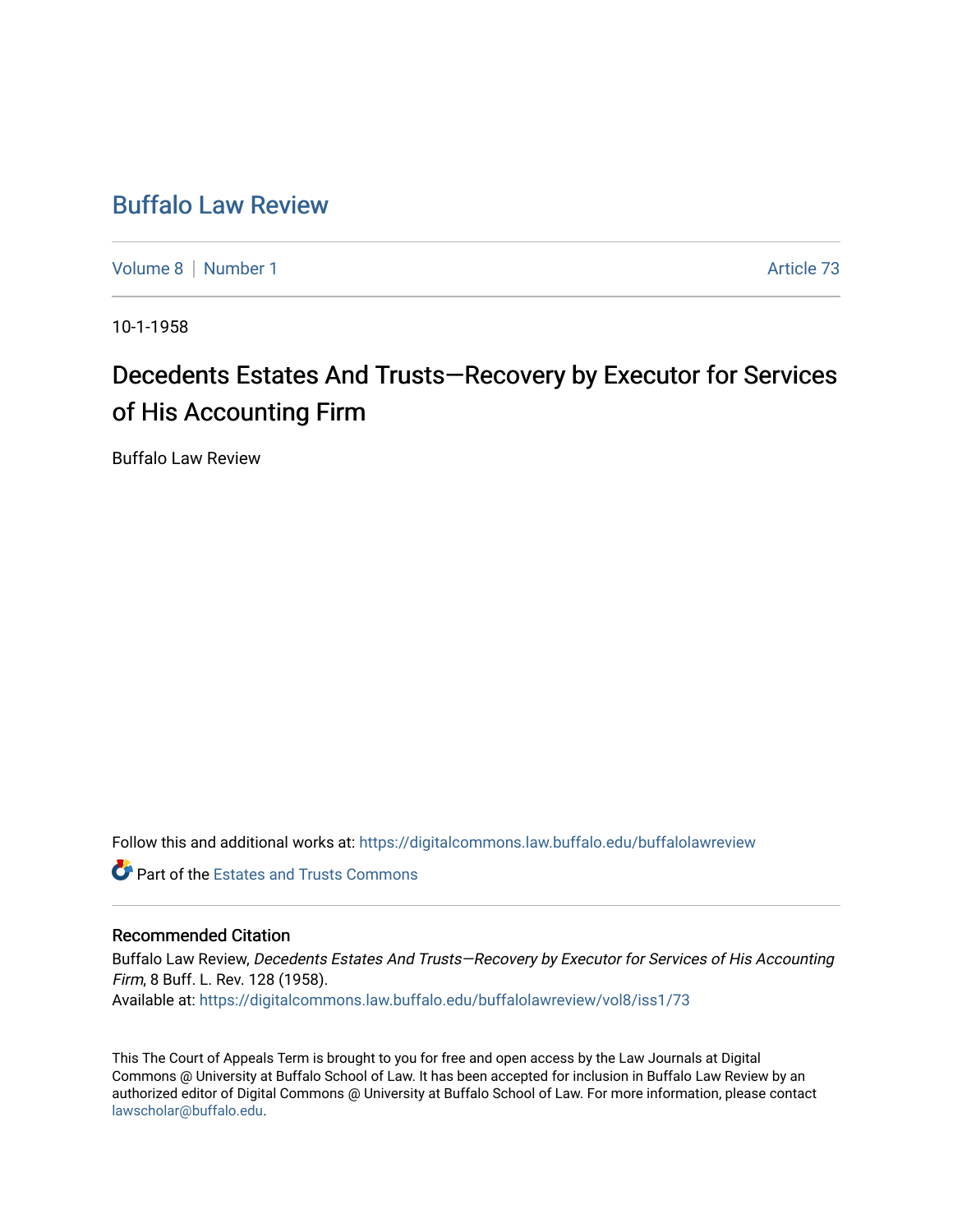#### *BUFFALO LAW REVIEW*

Here, where the return of the police justice indicated that the defendant was informed of all his rights, including the right to counsel, the return was conclusive to all controverted matter within the police justice's knowledge in the absence of defendant's motion to correct alleged defects therein.<sup>121</sup>

#### **DECEDENTS ESTATES AND TRUSTS**

#### **Recovery by Execufor for Services of His Accounting Firm**

The compensation which an executor or administrator is to receive for his services to an estate is set by section 285 of the Surrogates Court Act at a percentage of the total value of the property which the executor or adminisrator must handle in the course of his duties. This section makes provision for additional compensation for executors and administrators in two instances. First, when the executor or administrator is an attorney, he is allowed, in addition to his statutory compensation, reasonable fees for necessary legal services which he has rendered to the estate.1 Secondly, when an executor or administrator is called upon to collect rents or manage property of the estate, he is allowed a fixed percentage of the rents or income so derived.<sup>2</sup> If the services for which an executor requests additional compensation do not **fall** within the provisions set forth above, the additional compensation is generally denied.<sup>3</sup> However, this is not an inflexible rule, and if special circumstances justify compensation, a reasonable amount will be given.<sup>4</sup>

In *In re Tuttle's Estate*,<sup>5</sup> Thomy, an accountant-executor was decedent's accountant for twelve years prior to decedent's death, and at the time of death was rendering services pertaining to an income tax deficiency suit in which decedent was involved. Thorny did **hot** request or receive permission of the court to continue the accounting services for the estate, but with the consent of the two other executors and with no objection by decedent's widow (the principal beneficiary of the estate)' he completed his services in the income tax matter and made an audit for the estate. After he had received payment for services rendered to decedent prior, to his death and partial payment for the post death services, decedent's widow began proceedings to oust Thomy as executor claiming that his charges were excessive and constituted self-dealing. The surrogate found Thomy's charges for the accounting services to be reasonable and allowed them.

<sup>121.</sup> N.Y. CoDE CRm. PRoc. **§§757, 758.**

**<sup>1.</sup> N. Y. SURROGATE'S COURT ACT §285(b)(7), N. Y. CIV. PRAC. ACT §1548(a).**<br>2. N. Y. SURROGATE'S COURT ACT §285(b)(1).

**<sup>3.</sup> Collier** v. Munn, 41 N.Y. 143 **(1869);** In re Popp, **123** App.Dlv. 2, **107** N.Y. Supp. **277 (2d** Dep't **1907).** 4. Lent v. Howard, **89** N.Y. **169 (1882).**

**<sup>5.</sup>** 4 N.Y.2d **159, 173 N.Y.S.2d 279 (1958).**